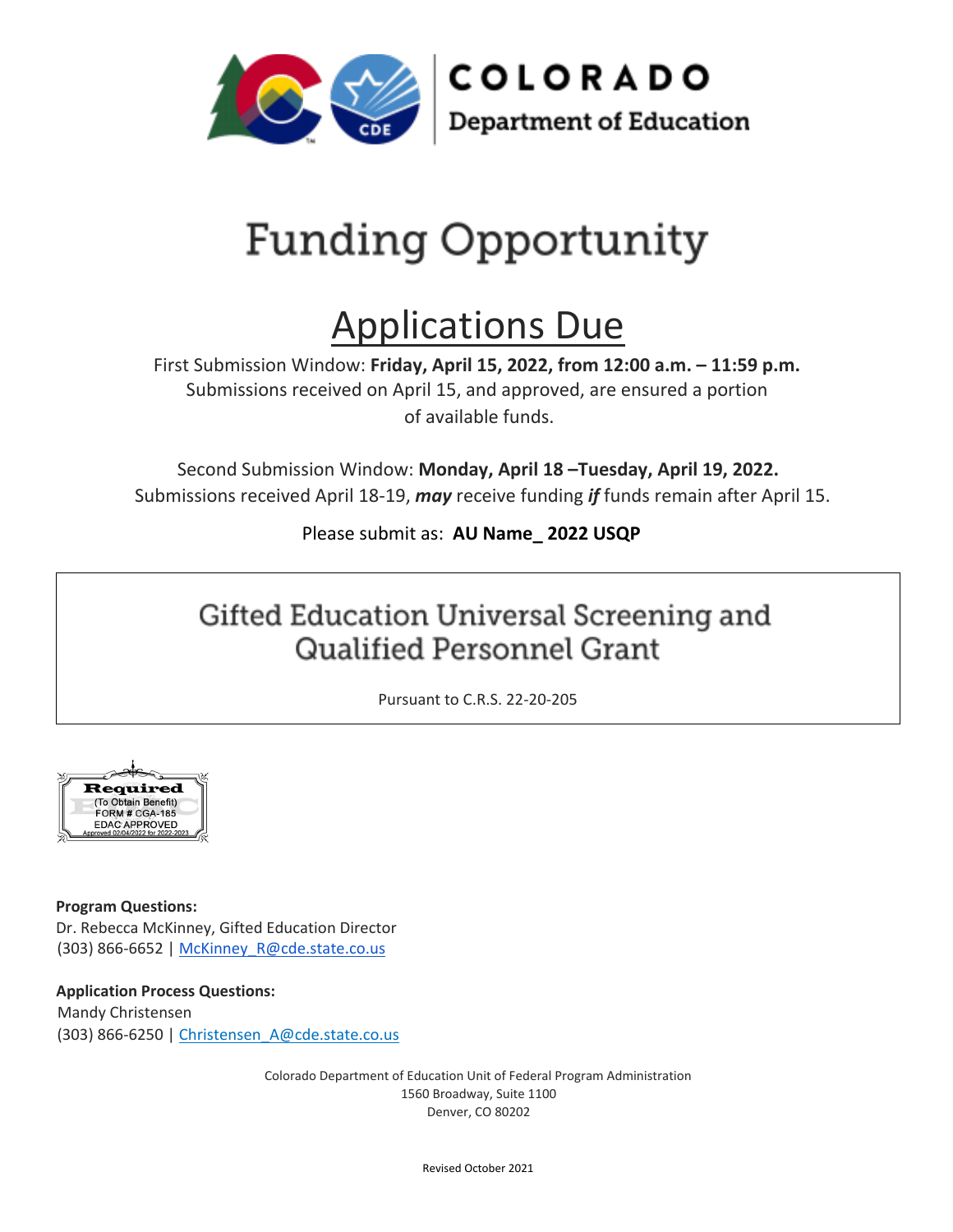## **Table of Contents**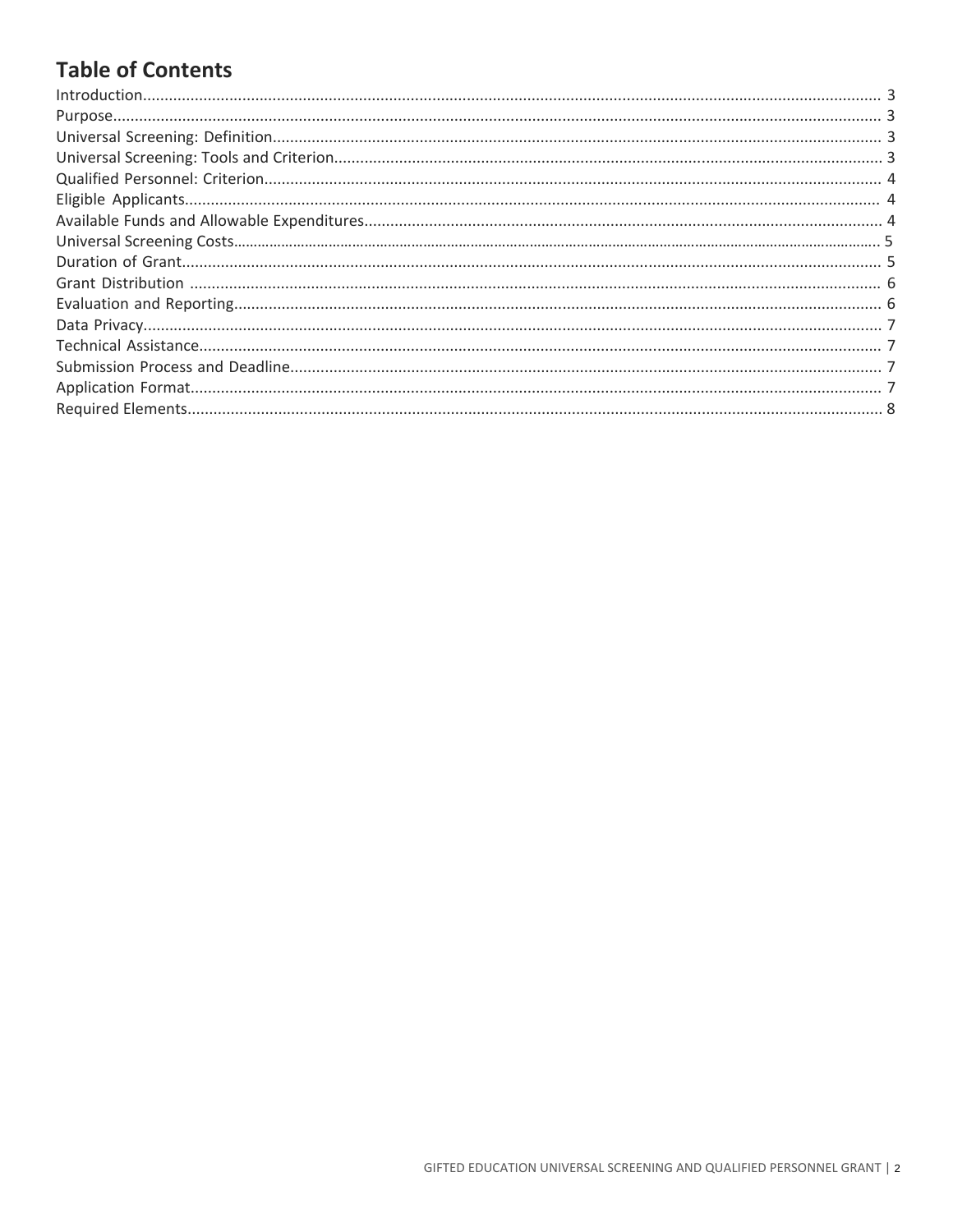## **Introduction**

The Colorado General Assembly passed legislation in 2014 that established an appropriation for an Administrative Unit gifted education grant program. The program supports the foundational programming elements of universal screening and qualified personnel. It was the intent of the General Assembly that:

**\_\_\_\_\_\_\_\_\_\_\_\_\_\_\_\_\_\_\_\_\_\_\_\_\_\_\_\_\_\_\_\_\_\_\_\_\_\_\_\_\_\_\_\_\_\_\_\_\_\_\_\_\_\_\_\_\_\_\_\_\_\_\_\_\_\_\_\_\_\_\_\_\_\_\_\_\_**

- 1) Evidence-based practices support instruction and the social-emotional development of gifted children; and
- 2) Each gifted child is educated in a rigorous learning environment and culture that develops the child's area of exceptionality and coordinates programs and services among available support systems.

Universal screening provides a means of access to gifted identification assessment and programming to every student.

See Exceptional Children's Educational Act (ECEA) for rules pertaining to the grant. The Rules may be accessed on the CDE Gifted Education website on the Laws and Regulations tab at [www.cde.state.co.us/gt/lawsregs.](http://www.cde.state.co.us/gt/lawsregs)

## **Purpose**

Through this opportunity, Administrative Units may apply for funds to offset the cost incurred when:

- 1) Conducting universal screening no later than second grade;
- 2) Conducting a second universal screening at a middle school level;
- 3) Using an achievement measure or behavior observation scale for already identified students at the middle school level in conjunction with creation of each child's individual career and academic plan (ICAP); and

**\_\_\_\_\_\_\_\_\_\_\_\_\_\_\_\_\_\_\_\_\_\_\_\_\_\_\_\_\_\_\_\_\_\_\_\_\_\_\_\_\_\_\_\_\_\_\_\_\_\_\_\_\_\_\_\_\_\_\_\_\_\_\_\_\_\_\_\_\_\_\_\_\_\_\_\_\_** 

4) Employing a qualified person to administer the gifted program, implement the program plan, and provide professional learning to increase the capacity of educators to identify and program for gifted students and develop family engagement and communication.

**\_\_\_\_\_\_\_\_\_\_\_\_\_\_\_\_\_\_\_\_\_\_\_\_\_\_\_\_\_\_\_\_\_\_\_\_\_\_\_\_\_\_\_\_\_\_\_\_\_\_\_\_\_\_\_\_\_\_\_\_\_\_\_\_\_\_\_\_\_\_\_\_\_\_\_\_\_**

## **Universal Screening: Definition**

Universal screening, for the purposes of section 22-20-205 C.R.S., means the systematic assessment of all students within a grade level of an Administrative Unit for identifying exceptional ability or potential, especially in underrepresented populations; and/or universal screening in conjunction with creation of each gifted child's individual career and academic plan (ICAP).

## **Universal Screening: Tools and Criterion**

The measurement tool(s) for elementary and middle school universal screening must be determined to be a fair and reliable tool(s) for administration in diverse populations. Scoring at or above the  $95<sup>th</sup>$  percentile is a qualifying criterion for a body of evidence in gifted identification. The AU determines the local criterion for considering students for further identification assessment. Typically, a score above the 85<sup>th</sup> percentile may be an indicator for further data collection.

**\_\_\_\_\_\_\_\_\_\_\_\_\_\_\_\_\_\_\_\_\_\_\_\_\_\_\_\_\_\_\_\_\_\_\_\_\_\_\_\_\_\_\_\_\_\_\_\_\_\_\_\_\_\_\_\_\_\_\_\_\_\_\_\_\_\_\_\_\_\_\_\_\_\_\_\_\_**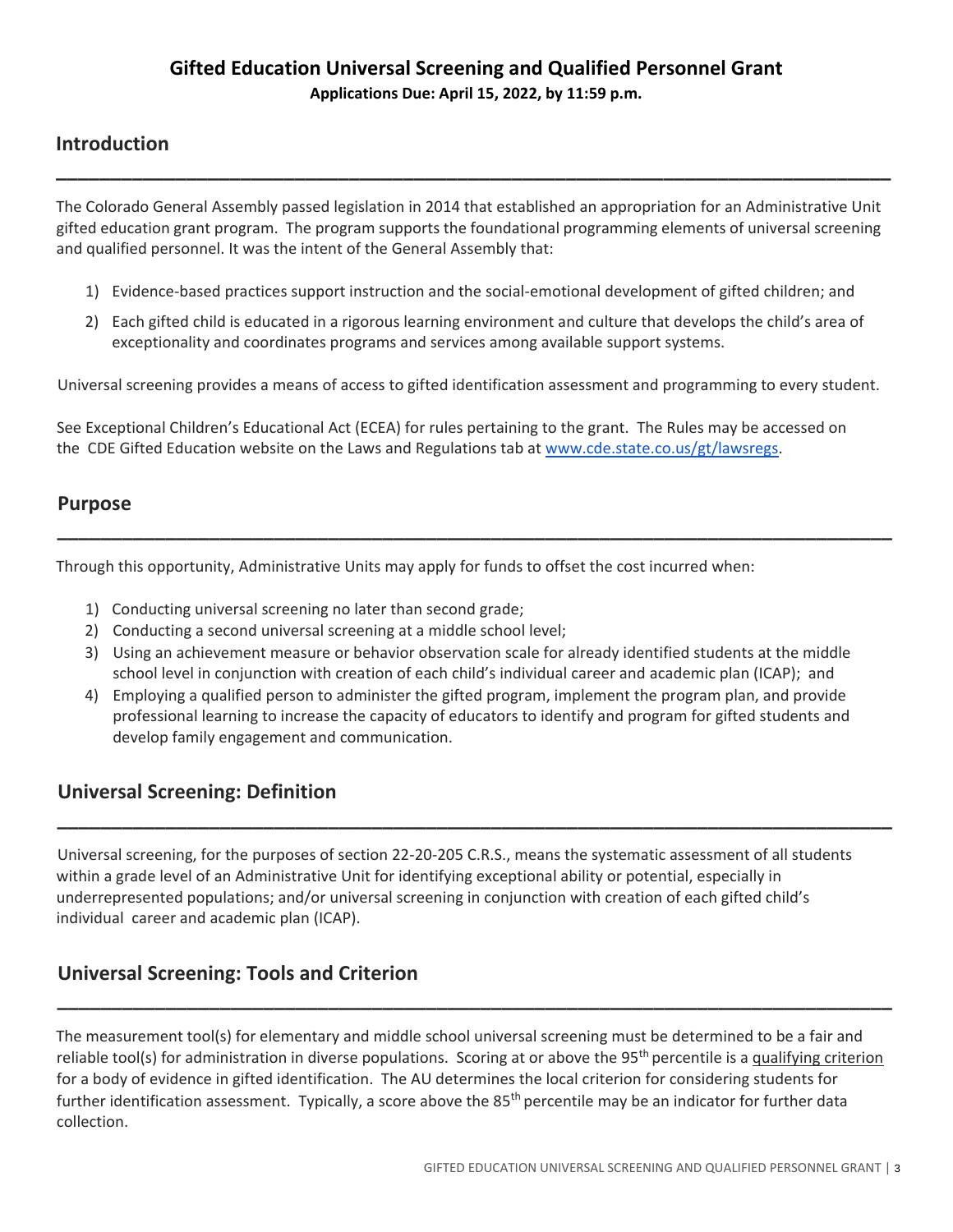## **Qualified Personnel: Criterion**

The grant will offset the cost for up to a .5 FTE qualified person in gifted education or an educator who is working towards an endorsement or higher gifted degree program. (See **Process for Gifted Education Personnel Working Toward an Endorsement.**)

**\_\_\_\_\_\_\_\_\_\_\_\_\_\_\_\_\_\_\_\_\_\_\_\_\_\_\_\_\_\_\_\_\_\_\_\_\_\_\_\_\_\_\_\_\_\_\_\_\_\_\_\_\_\_\_\_\_\_\_\_\_\_\_\_\_\_\_\_\_\_\_\_\_\_\_\_\_**

CDE refers to the leader of the AU Gifted Program as the [AU Gifted Director/Coordinator.](https://www.cde.state.co.us/gt/directorroles) House Bill 14-1102 permits AUs to apply for grant funds to offset costs incurred by employing a qualified person to **administer** and **implement** the gifted program plan. This individual's Role [and Responsibilities](https://www.cde.state.co.us/gt/directorroles) is to ensure the AU is in compliance with ECEA rules and must have .5 of their time dedicated specifically to gifted education. (This grant is not fully funded therefore, if the position is less than .5 within your district, grant funds may be used to support this position for the percentage of the .5 which is awarded.)

The application must include the following information which has been verified by HR/fiscal manager:

- Name of the individual listed as the qualified GT personnel;
- For vacant positions, include the job posting;
- The salary for the qualified GT personnel or salary estimate for vacant positions;
- Number of days in the contract;
- Daily rate for the position; and
- A copy of the district salary schedule for the gifted education position.

## **Eligible Applicants**

To be eligible, the AU applicant must be up to date in submission of the AU's comprehensive program plan, budget, and UIP gifted requirements of all districts in the AU to the Colorado Department of Education (CDE).

**\_\_\_\_\_\_\_\_\_\_\_\_\_\_\_\_\_\_\_\_\_\_\_\_\_\_\_\_\_\_\_\_\_\_\_\_\_\_\_\_\_\_\_\_\_\_\_\_\_\_\_\_\_\_\_\_\_\_\_\_\_\_\_\_\_\_\_\_\_\_\_\_\_\_\_\_\_** 

The application packet must include a completed application form and required supporting evidence and be received within the application submission window. If the grant application was not completed correctly, included ineligible costs, or did not include the required documents, the AU will be asked to adjust the original application.

**\_\_\_\_\_\_\_\_\_\_\_\_\_\_\_\_\_\_\_\_\_\_\_\_\_\_\_\_\_\_\_\_\_\_\_\_\_\_\_\_\_\_\_\_\_\_\_\_\_\_\_\_\_\_\_\_\_\_\_\_\_\_\_\_\_\_\_\_\_\_\_\_\_\_\_\_\_** 

## **Available Funds and Allowable Expenditures**

This grant application is being released; however, the funding available for distribution to Administrative Units is contingent upon an approved appropriation for the grant program during the 2021 Colorado legislative session. If approved, allocations would begin on July 1, 2022.

AUs may apply for up to four different grants in one application:

- 1) Universal screening costs for Kindergarten-2<sup>nd</sup> grade;
- 2) Universal screening costs in a middle school grade;
- 3) Middle school measure for already identified students (to be used for ICAP planning); and
- 4) Employment of a qualified person up to .5 FTE that has responsibility for the gifted program.

Any costs the AU saves by obtaining the grant may NOT be returned into the AU's General Fund but may be used to increase or enhance the costs incurred in implementing the AU's gifted education program [2-20-205 (2)(e)].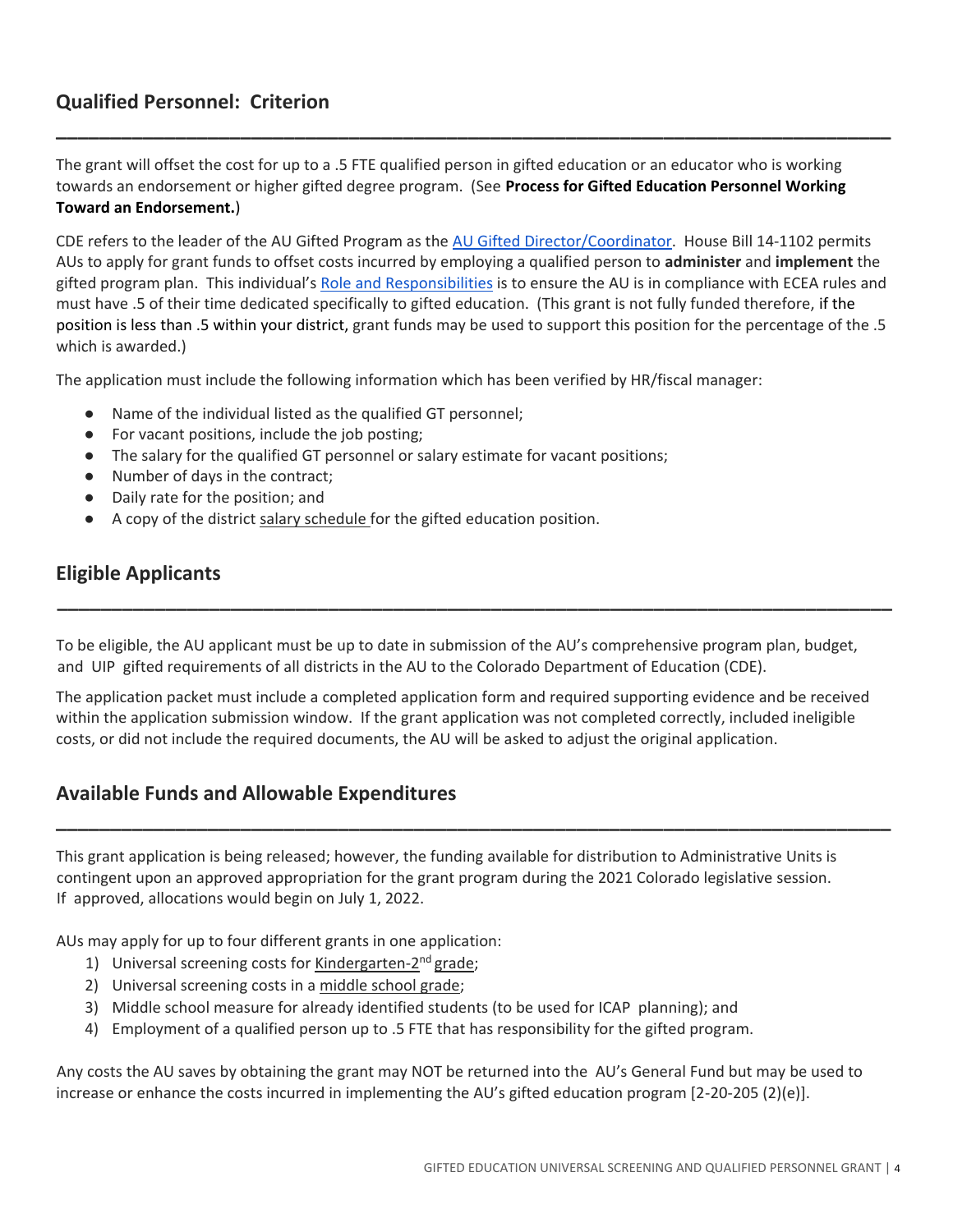## **Universal Screening Costs**

ECEA Rules state grant funds are to be used towards the per-pupil cost of screening. Additional administrative or training costs are not considered in the calculation for per-pupil assessment.

**Variance for Paper-Pencil Screening**: Tests are typically administered online. However, a variance for paper-pencil may be requested. Th[e Variance Request for Paper-Pencil Assessment USQP Grant](https://drive.google.com/file/d/1-XYvRirQcIo7nSxw8Oyql7kuhc4EIX5E/view?usp=sharing) is due **March 15, 2022**, and available at [http://www.cde.state.co.us/gt/grantsprojects.](http://www.cde.state.co.us/gt/grantsprojects)

#### Eligible universal screening expenditures:

Tests (online); or Variance for Paper-Pencil

- Cognitive Assessments such as CogAT or NNAT;
- Behavior Observation Scales (norm-referenced) as the universal screener K-2; (only if administered to all students);
- Behavior Observation Scales as the universal screener Middle School (only if administered to all students) or for already identified students in conjunction with ICAP development; and
- Two different tests at the middle school level are allowed; one for already identified gifted students (to be used for ICAP planning) and one for non-identified students (to find additional gifted students). Reimbursement for tests would be at a rate common to the typical CogAT and NNAT tests costs.

If a variance has been obtained for paper and pencil testing, eligible expenses also include:

- Answer documents;
- Publisher's scoring or hand-scoring materials (e.g., key, norms manual);
- Shipping costs; and
- Basic-level assessment reporting package (e.g., CD Rom).

#### Ineligible universal screening expenditures that will not be funded:

- Miscellaneous supplies;
- Two different tests for the same student at a grade level (e.g., SIGS Observation Scale and the CogAT for a 2nd grade student is not allowed);
- Supplies related to test taking (i.e., pencils, computers, plastic tubs);
- Stipends for test trainings, test administration, or test scoring;
- Vendor training costs;
- Additional reporting documents or files beyond the basic-level reporting package;
- Additional assessment instruments not intended for the purpose of universal screening; and
- Indirect costs for accounting or additional administration (i.e., classified staff, paraprofessionals, test proctors, communication flyers).

#### **Note:**

If an individual test is administered to some students and a group test administered to the remainder of grade level students, reimbursement for each test is the cost of the group administered test.

## **Duration of Grant**

Grants will be awarded for a one-year term beginning on July 1, 2022, for the 2022-2023 school year. Additional grant funding for subsequent years will be contingent upon annual appropriations by the State legislature. Funded applicants are not guaranteed any additional funding beyond the 2022-2023 school year.

**\_\_\_\_\_\_\_\_\_\_\_\_\_\_\_\_\_\_\_\_\_\_\_\_\_\_\_\_\_\_\_\_\_\_\_\_\_\_\_\_\_\_\_\_\_\_\_\_\_\_\_\_\_\_\_\_\_\_\_\_\_\_\_\_\_\_\_\_\_\_\_\_\_\_\_\_**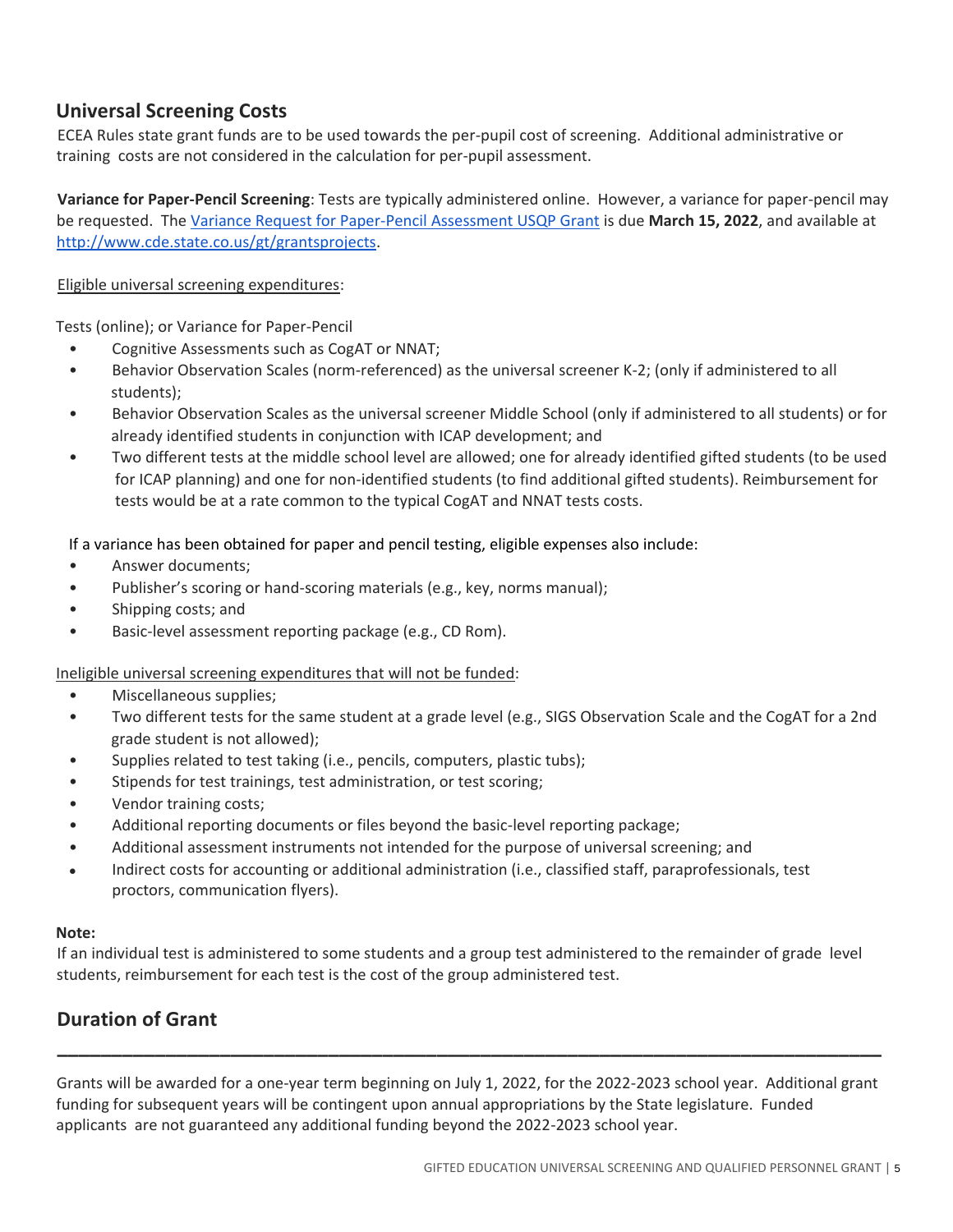#### **Note:**

No carryover will be allowed. Funds must be expended by June 30, 2023. If funds remain, the AU must return unused funds to CDE. Funds may not be used for the upcoming costs for screening tests or qualified personnel.

## **Grant Distribution**

As defined in 22-20-205 (2)(d) C.R.S., CDE will distribute monies to grant applicants, subject to available appropriations. Distribution of funds will be based on the day in which the application is received. If funds are sufficient to fund all grant applications, each AU applicant will receive full funding.

**\_\_\_\_\_\_\_\_\_\_\_\_\_\_\_\_\_\_\_\_\_\_\_\_\_\_\_\_\_\_\_\_\_\_\_\_\_\_\_\_\_\_\_\_\_\_\_\_\_\_\_\_\_\_\_\_\_\_\_\_\_\_\_\_\_\_\_\_\_\_\_\_\_\_\_\_**

Applications may be submitted any time on **April 15, 2022, from 12:00 a.m. – 11:59 p.m**. Applications will also be accepted April 18 through April 19, 2022.

However, funds may be insufficient to fully fund all the requests received during the three-day application process. The day the application is received will impact allocation of funds. This means that funds might be completely expended on April 15, 2022. **Thus, it is highly encouraged that all AU's submit on day one of the application submission window.**

If insufficient funds are available on day one to fund all day one grant applications, CDE will distribute funds proportionately on a pro rata basis. The condition of pro rata will be applied to the total amount approved by the Administrative Unit.

If grant funds remain after day one distributions, then funds for day two applicants and day three applicants would be distributed in the same manner as on day one until all funds are expended.

If funds are distributed on a pro rata basis and the AU receives less than the requested amount, the AU must:

- 1) Choose to supplement the grant up to the full amount for universal screening(s) and/or employing a qualified person; or
- 2) Determine which of the allowable uses of the grant will be funded, which may include pro rata implementation dependent upon the amount of funds received.

When the grant request is not fully funded, the AU director determines how funds will be expended based upon allowable uses. The director may choose to fully fund one grant activity and partially fund the other. Also, for universal screening, the most highly impacted areas or schools might be selected; or only one grade level versus two might be selected for screening. For the director, less than .5 FTE might be funded.

## **Evaluation and Reporting**

Administrative Units receiving funds through this grant opportunity must submit the following data through the ESSU Data Management System

● A count of students taking universal screening assessment, grade levels, name of tool, and costs incurred for universal screening;

**\_\_\_\_\_\_\_\_\_\_\_\_\_\_\_\_\_\_\_\_\_\_\_\_\_\_\_\_\_\_\_\_\_\_\_\_\_\_\_\_\_\_\_\_\_\_\_\_\_\_\_\_\_\_\_\_\_\_\_\_\_\_\_\_\_\_\_\_\_\_\_\_\_\_\_\_\_** 

- Documentation of cost incurred for qualified personnel; and
- Documentation for those working on their endorsement or degree\*.

**Note:** If the position was vacant at the time of the application, once the individual is hired, use the [Addendum for](https://docs.google.com/spreadsheets/d/1mGYY1x4JYFhCFeWwYxKUZWBMWypnCs1x/edit?usp=sharing&ouid=113067366389090593414&rtpof=true&sd=true)  [USQP Qualified Personnel,](https://docs.google.com/spreadsheets/d/1mGYY1x4JYFhCFeWwYxKUZWBMWypnCs1x/edit?usp=sharing&ouid=113067366389090593414&rtpof=true&sd=true) to provide the name of the individual, the hire date, and all required information and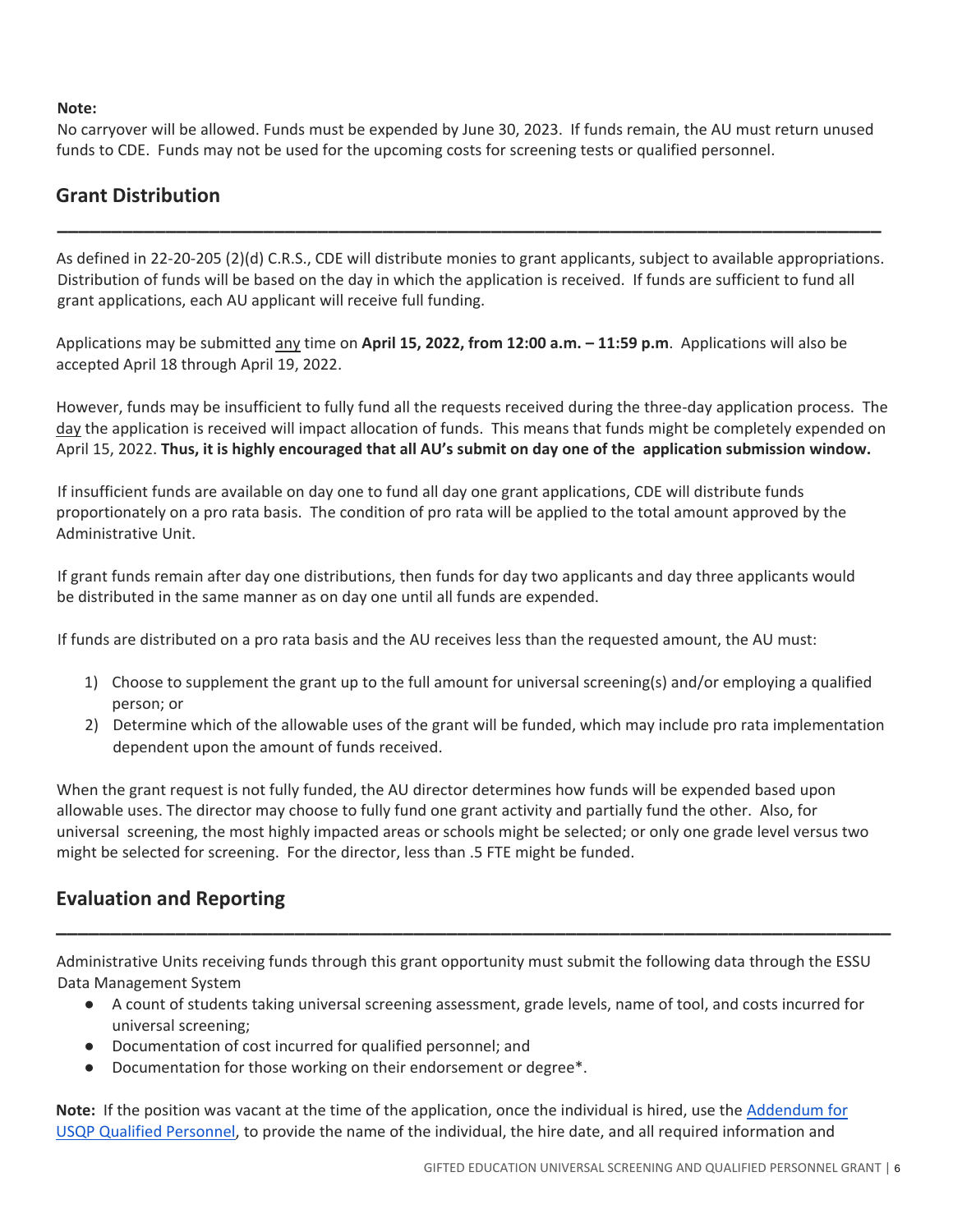associated costs. Once complete, please submit the Addendum to the Office of Gifted Education.

\* When funds are used for personnel working toward an endorsement, the AU must submit evidence that personnel supported by grant funds are working toward an endorsement. This evidence will be the Educator Plan to become qualified for USQP Grant-Gifted Education Personnel and a yearly *Progress Toward Endorsement Report***.**

CDE takes seriously its obligation to protect the privacy of student and educator Personally Identifiable Information (PII) collected, used, shared, and stored. PII will not be collected through the *Gifted Education Universal Screening and Qualified Personnel Grant*. All program evaluation data will be collected in the aggregate and will be used, shared, and stored in compliance with CDE's privacy and security policies and procedures.

### **Data Privacy**

Documents submitted must not contain any personally identifiable student information including names, identification numbers, or anything that could identify an individual. All data should be referenced/included in the aggregate and the aggregate counts should be redacted to remove small numbers under n=16 for students.

**\_\_\_\_\_\_\_\_\_\_\_\_\_\_\_\_\_\_\_\_\_\_\_\_\_\_\_\_\_\_\_\_\_\_\_\_\_\_\_\_\_\_\_\_\_\_\_\_\_\_\_\_\_\_\_\_\_\_\_\_\_\_\_\_\_\_\_\_\_\_\_\_\_\_\_\_\_**

**\_\_\_\_\_\_\_\_\_\_\_\_\_\_\_\_\_\_\_\_\_\_\_\_\_\_\_\_\_\_\_\_\_\_\_\_\_\_\_\_\_\_\_\_\_\_\_\_\_\_\_\_\_\_\_\_\_\_\_\_\_\_\_\_\_\_\_\_\_\_\_\_\_\_\_\_\_** 

**\_\_\_\_\_\_\_\_\_\_\_\_\_\_\_\_\_\_\_\_\_\_\_\_\_\_\_\_\_\_\_\_\_\_\_\_\_\_\_\_\_\_\_\_\_\_\_\_\_\_\_\_\_\_\_\_\_\_\_\_\_\_\_\_\_\_\_\_\_\_\_\_\_\_\_\_\_**

## **Technical Assistance**

For additional program information, webinars are available a[t http://www.cde.state.co.us/gt/grantsprojects](http://www.cde.state.co.us/gt/grantsprojects)

## **Submission Process and Deadline**

An electronic copy of the application (in PDF format) must be submitted to [CompetitiveGrants@cde.state.co.us](mailto:CompetitiveGrants@cde.state.co.us) beginning on **April 15, 2022, from 12:00 a.m. - 11:59 p.m**. The electronic version should include all required components of the application as one document. Faxes will not be accepted. If you do not receive an email confirmation of receipt of your application, please email [CompetitiveGrants@cde.state.co.us.](mailto:CompetitiveGrants@cde.state.co.us) Application materials and budget are available for download at [www.cde.state.co.us/gt/grantsprojects](http://www.cde.state.co.us/gt/grantsprojects)

> Submit the electronic copy of the application and electronic budget to: [CompetitiveGrants@cde.state.co.us](mailto:CompetitiveGrants@cde.state.co.us) Beginning on **April 15, 2022, from 12:00 a.m. – 11:59 p.m.** Please submit as: **AU Name\_ 2022 USQP**

## **Application Format**

 • Applications should only include the required elements in the template outlined below, plus required attachments.

**\_\_\_\_\_\_\_\_\_\_\_\_\_\_\_\_\_\_\_\_\_\_\_\_\_\_\_\_\_\_\_\_\_\_\_\_\_\_\_\_\_\_\_\_\_\_\_\_\_\_\_\_\_\_\_\_\_\_\_\_\_\_\_\_\_\_\_\_\_\_\_\_**

- If you are not a multidistrict AU, disregard the superintendents' signature tab.
- The signatures on the Part IB- Program Assurances page and Part IIC- Qualified Personnel (if applicable) must include original signatures.
- Submit all application components and attachments as a **single PDF document**.